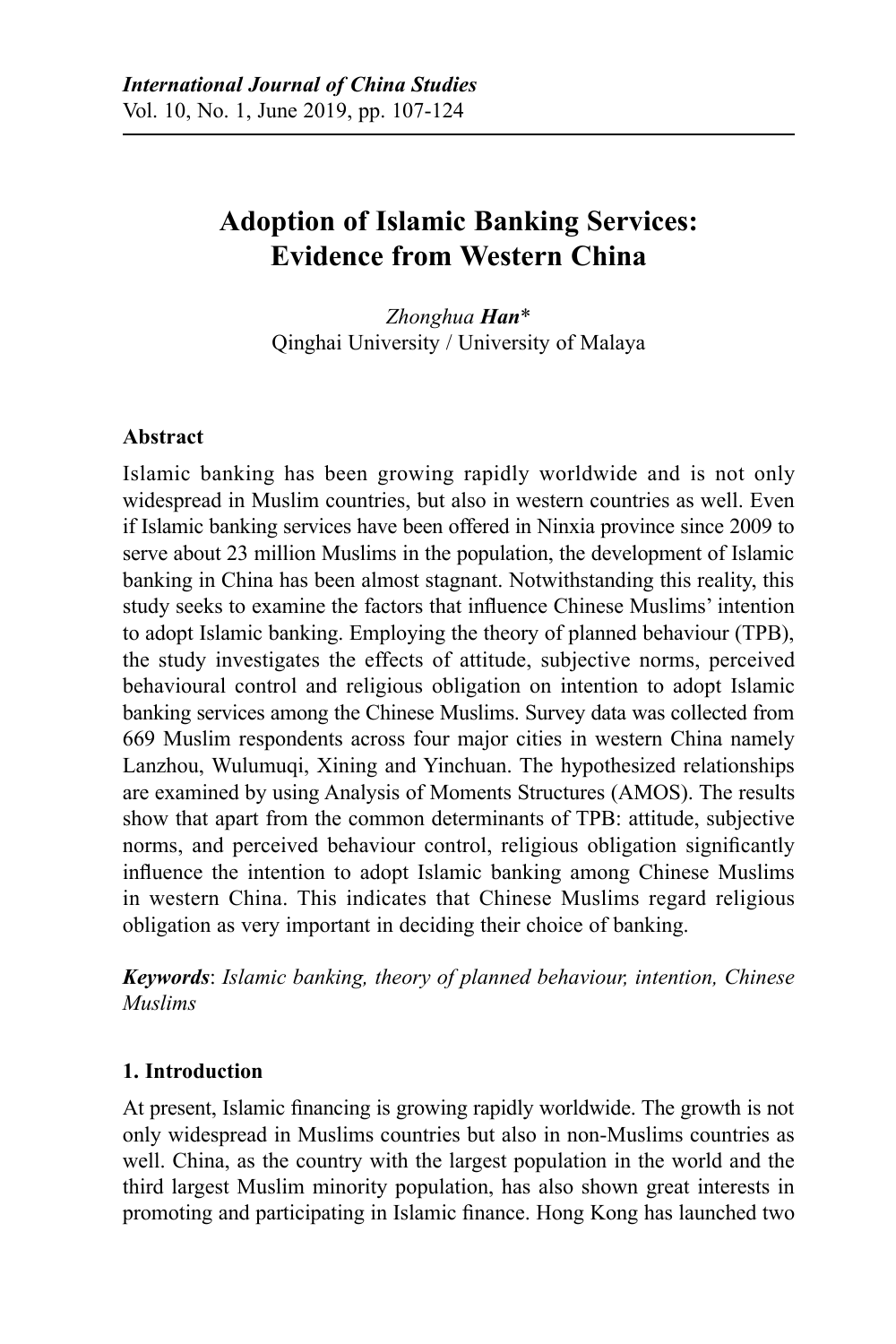Islamic bonds (Sukuk) in 2014 and 2015. On the other hand, Ningxia Bank of China has also set up three Islamic bank windows at Shizuishan, Ningxia in 2009.

Based on China's 2010 Population Census, 23 million Muslims live in China. They are mainly concentrated in the western region of China, including Xinjiang, Gansu, Ningxia and Qinghai. Ma (2012) also estimated that China has more than thirty million Muslims, and with this large number of Muslim population, China has a huge potential to operate Islamic banking. Recently, the "One Belt One Road (OBOR)" initiative introduced by the Chinese central government has further highlighted the importance of Islamic finance to China (Bo, Adawiah and Saiti, 2016). The infrastructure projects involved the development of economic areas along the ancient Silk Road, as well as linkages with the Muslim world, which have pointed to the need for China to offer more Islamic banking and finance.

Due to the above reasons, and the fact that quantitative research of Islamic banking in China is particularly rare, this study embarks to examine the intention to use Islamic banking among Chinese Muslims from the western region of China. The study adopts the theory of planned behaviour (TPB) and postulates that attitude, subjective norm, perceived behaviour control, face gaining and religious obligation are key determinants of intention to use Islamic banking among Chinese Muslims.

As such, the main objectives of this study are the following. First, the paper examines the influences of attitude, subjective norm and perceived behaviour control on the Islamic banking adoption. Second, it scrutinizes the effects of face and religious obligation on intention to use Islamic banking. And lastly, this paper evaluates the applicability of theory of planned behaviour on Chinese Muslims and Islamic banking.

### **2. Literature Review**

The objectives of the "One Belt One Road (OBOR)" / "Belt and Road Initiative (BRI)" are to develop the infrastructure (and by implication increase trade) in Central Asia, Middle East and Southeast Asia, and to promote the development of the western region of China. The OBOR route covers a huge Muslim population area, especially the Silk Road Economic Belt, which links western China, Central Asia and the Middle East. Islamic finance plays a significant part in the implementation of the OBOR initiative. In recent years, a number of studies on Islamic finance has emerged in China, especially in the area of Islamic banking products and services, and its operations in China (Abuduli, 2010). However, analysis on the demand side of Islamic finance, i.e., the incentives to use Islamic banking among Chinese Muslims, is rare. To fill in this gap, this study adopts the theory of planned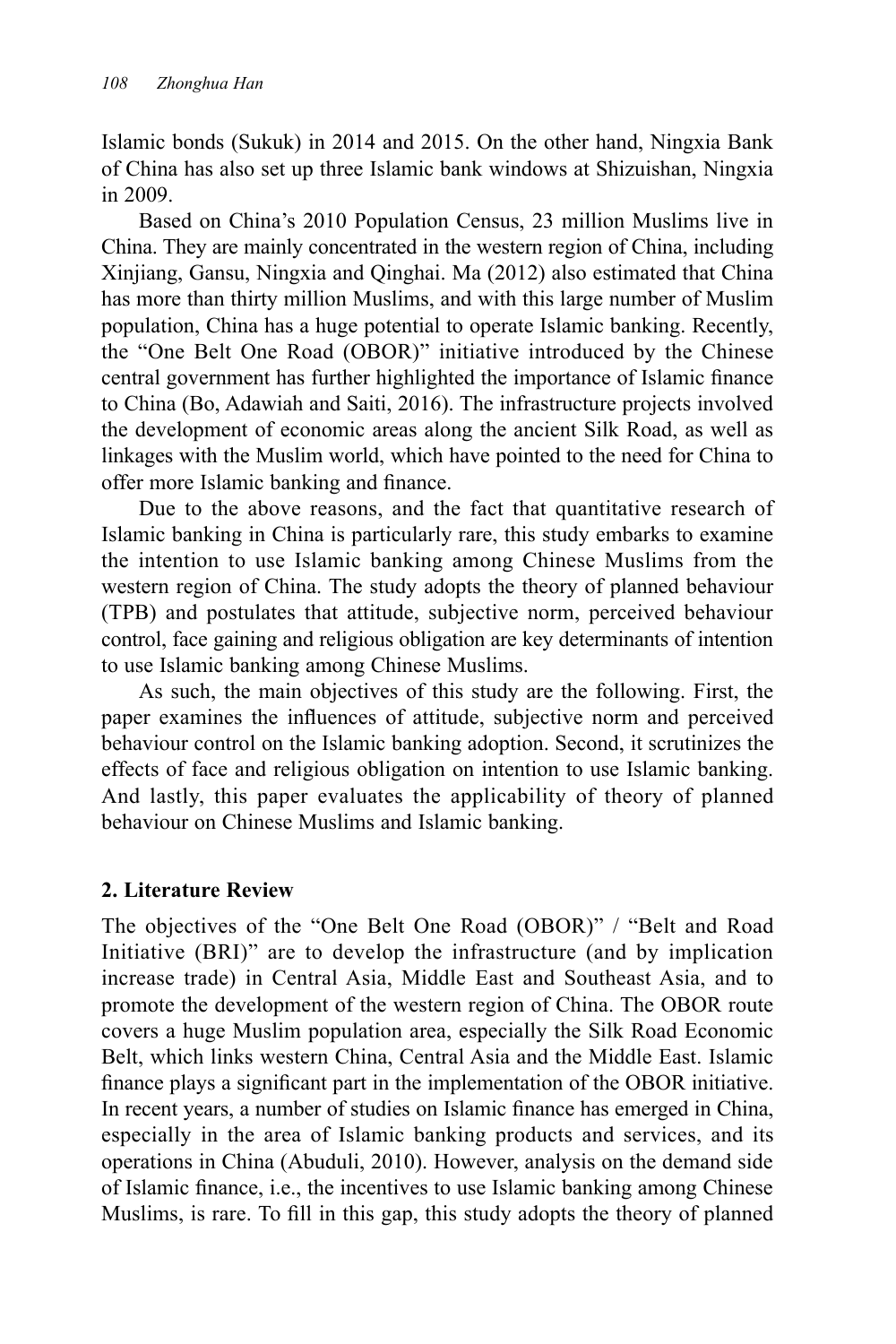behaviour (TPB), and inserts variables such as face gaining and religious obligation to the TPB model.

The theory of reasoned action (TRA) has been popularized by Ajzen in 1975 and since then has been used extensively to study the intention to act or behave in a certain way, particularly in adopting a product or service. Due to the fundamental disadvantages of TRA, however, Ajzen (1985) introduced the perceived behaviour control (PBC) variable to the TRA model, resulting into an extended theory of TRA, known as the theory of planned behaviour (TPB). According to TPB, the behaviour intention of an individual is jointly influenced by his attitude, subjective norm and perceived behaviour control (Ajzen, 1985). According to some reserch, TPB has been able to successfully predict and interpret human behaviour across a variety of studies (Ajzen, 1991, 2002). TPB has also been employed to study the intention of individuals to exercise (Rhodes and Courneya, 2003; Rivis and Sheeran, 2003), to purchase halal products (Hanzaee and Ramezani, 2011; Shah Alam and Mohamed Sayuti, 2011), to deal in online trading (Gopi and Ramayah, 2007; Ramayah et al., 2009), to choose online grocery shopping (Hansen, Jansen and Solgaard, 2004), and to adopt Internet banking (Al-Ajam and Md Nor, 2013). On the other hand, the TPB model has been widely used by researchers of Islamic finance, including Islamic banking services (Echchabi and Aziz, 2012), Islamic unit trust (Ali, Zani and Kasim, 2014), Islamic credit cards (Ali, Raza and Puah, 2017; Amin, 2012; Amin, 2013), and Islamic home financing (Alam et al., 2012; Amin, Abdul-Rahman and Abdul-Razak, 2009). Therefore, this study adopts the TPB model to explore influencing factors that affect Chinese Muslim intention to use Islamic banking.

Noting that TPB alone does not completely interpret the relationship between intention and behaviour (Conner and Armitage, 1998), Ajzen (2011) also recommended to add additional variables to expand the predictive power of the model in different contexts. Thus, this study adds two more additional factors, which are face gaining and religious obligation. The reason to add and examine religious obligation is due to the fact that this study is conducted among Chinese Muslims who are strongly influenced by their Islamic religion. On the other hand, face has significant influence in Chinese culture (Yau, 1988). Therefore, this study examines five factors, namely attitude, subjective norm, perceived behaviour control, face gaining and religious obligation to explain the rationality of Chinese Muslims in choosing Islamic banking.

### **3. Hypotheses Development**

### *3.1. Attitude*

Attitude is a significant element of a person's predisposition to respond and has been shown to have a significant relation to behaviours (Allport, 1935).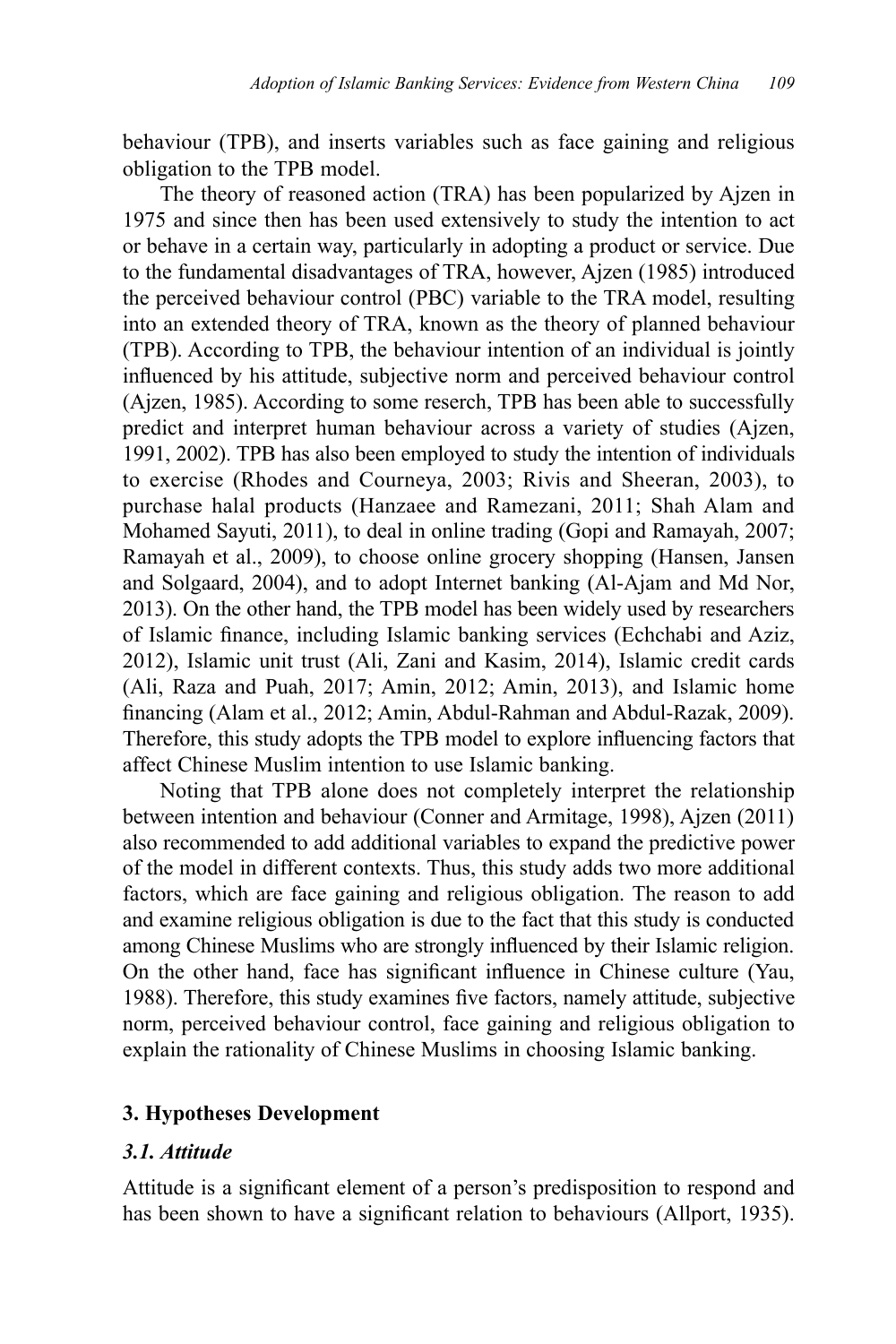Fishbein and Ajzen (1975) defined attitude as the evaluative effect of positive or negative perception about the individual in conducting certain behaviour. A great number of studies have been conducted on attitude and behaviour intention, and these studies found that attitude and intention have a positive relationship. For instance, in the area of Islamic banking products, Taib, Ramayah and Razak (2008) examined factors that influence intention to adopt diminishing partnership home finance in Malaysia and found that attitude have a positive relationship with intention. A similar result was reported by Gopi and Ramayah (2007) and Ramayah et al. (2009) in their studies about the factors that influence intention to use online trading in Malaysia. This positive relationship between attitude and intention was also found among the customers of Islamic banking services in Morocco (Echchabi and Aziz, 2012) and Indonesia (Wahyuni, 2012). In this empirical study, attitude is proposed to have a positive relationship with the intention to adopt Islamic banking. The greater the attitude on Islamic banking, then the greater the intention to use Islamic banking among Chinese Muslims in western China. Thus,

*H1: Attitude has a positive effect on the intention to use Islamic banking*.

### *3.2. Subjective Norm*

Subjective norm has been defined as an individual's perception that most people who are important to her or him should or should not carry out the target behaviour (Fishbein and Ajzen, 1975). The subjective norm shows that the influence of important people relate to an individual's behaviour decisions. In brief, when most important people such as parents, spouse and friends encourage a certain behaviour decision, a person is more likely to follow out and intent to take action.

Taylor and Todd (1995) discovered that subjective norm significantly influences consumers' intention to use innovative products. Similarly, Gopi and Ramayah (2007) and Ramayah et al. (2009) discovered that subjective norm has a significant positive effect on intention to adopt Internet stock trading in Malaysia. On the other hand, subjective norm was also found to be significant predictors in other different areas of studies, such as, halal goods (Lada, Tanakinjal and Amin, 2009). They examined the factors that influence the intention to use halal products among 485 respondents in Malaysia, and the study revealed that the subjective norm is the most important factor among Malaysian customers. Meanwhile, Echchabi and Aziz (2012) also found that the subjective norm significantly affect intention to adopt Islamic banking among Moroccans.

This study conducts the role of subjective norm on the intention to use Islamic banking among Chinese Muslims in western China. The subjective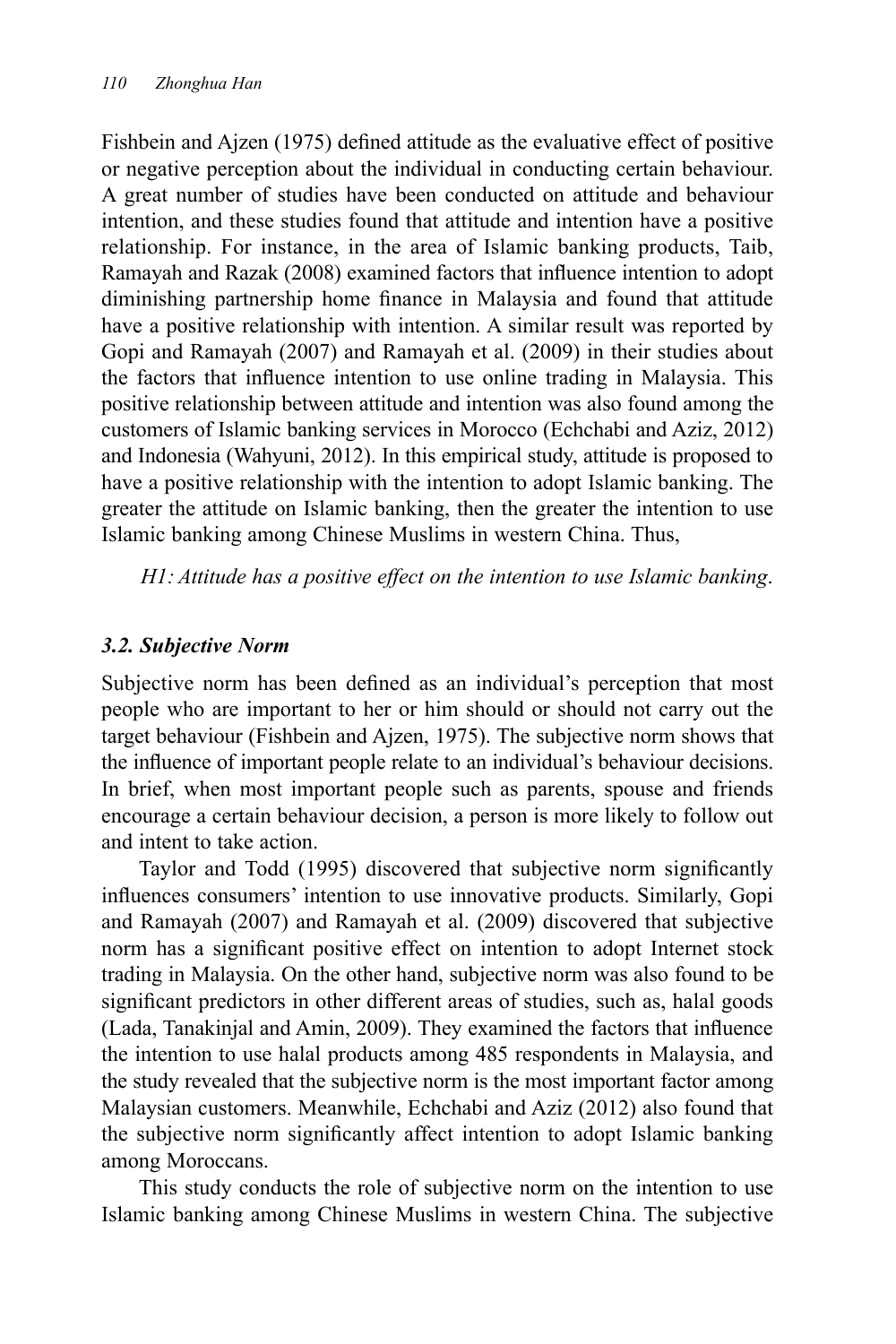norm is proposed to have a positive relationship with the intention to use Islamic banking. The greater the subjective norm on Islamic banking, then the greater the intention to use Islamic banking among Chinese Muslims. As such the study surmises the following hypothesis:

*H2: Subjective norm has a positive effect on the intention to use Islamic banking*.

### *3.3. Perceived Behaviour Control*

In the theory of planned behaviour (TPB), not only attitude and subjective norm significantly influence intention, but also perceived behaviour control as well. Ajzen (1991) defined perceived behavioural control as an individual's behaviour is determined by one's ability to manage own decision, and he also concluded that the role of perceived behavioural control in the TPB model should not be neglected. In Islamic banking studies, a study conducted by Echchabi and Aziz (2012) found perceived behavioural control significantly influences intention to use Islamic banking services in Morocco. On the other hand, Alam et al. (2012) and Ali, Raza, Puah and Karim (2017) also found that perceived behaviour control has a positive relationship with Islamic banking products' adoption.

This study proposes that perceived behaviour control have a positive relationship with the intention to use Islamic banking services. The greater the perceived behaviour control, then the greater the intention to use Islamic banking services among Chinese Muslims in western China. Based on the extant research, the hypothesis is postulated as follows:

*H3: Perceived behaviour control has a positive effect on the intention to adopt Islamic banking*.

### *3.4. Religious Obligation*

Religious obligation is the role of religion in effecting an individual's choices and activities (Amin et al., 2011). Omer (1992) examined Muslims in the UK and found that the fundamental motivation to engage with Islamic banking is religious belief. Metawa and Almossawi (1998) also revealed that the Islamic religion is the utmost factor influencing the use of Islamic banks in Bahrain. Ali, Raza and Puah (2017) who studied bank customers' attitude toward Islamic banks in Pakistan arrived at the same conclusion. On the other hand, studies by Haron, Ahmad and Planisek (1994) and Amin et al. (2011) on Malaysian respondents, concluded differently that religion was not an influencing factor for customers to use Islamic banking products.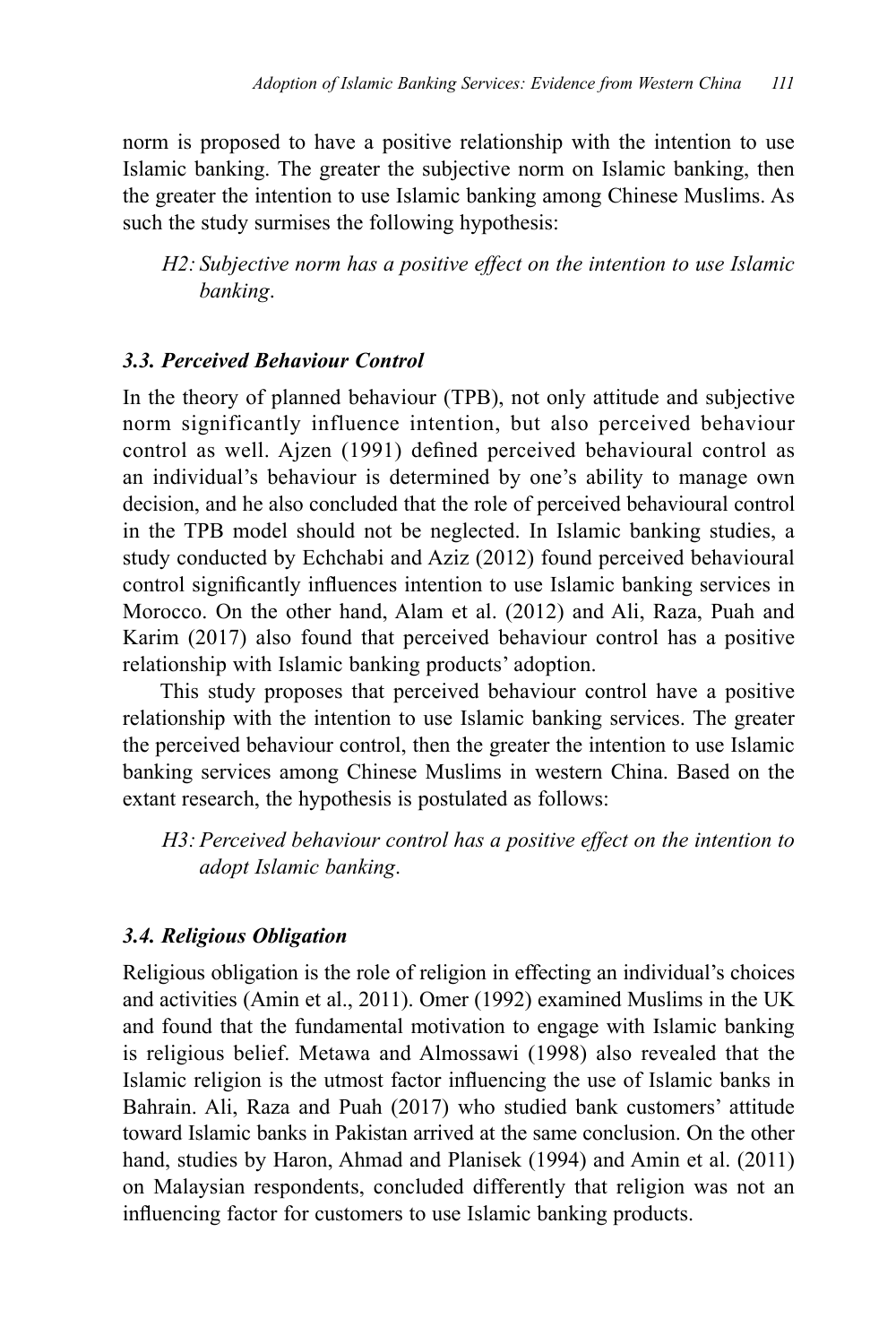On the basis of previous studies, the following hypothesis is proposed in this study:

*H4: Religious obligation has a positive effect on the intention to adopt Islamic banking*.

### *3.5. Face*

"Face" is one of the important Confucius culture; it is universal among Chinese people and influence their interpersonal relationships (Yau, 1988). According to Goffman (1955), face is pride, dignity and positive social value of a person as a result of his or her social accomplishment and fulfilment of it during a particular contact. Lee (1990) conducted a study and found a causal relationship between face and intention.

Another relevant study by Chung and Dawn (2000) revealed that face significantly influence intention to purchase domestic products among Korean people. Huang, Davison and Gu (2008) investigated factors that affect knowledge sharing intention in China; they found that face significantly affected intention to sharing knowledge. Jin and Kang (2010) discovered that face significantly influence Chinese student's intention to buy foreign brand jeans.

However, face is proposed to have a positive relationship with intention to use Islamic banking in this study. The greater the face then the greater the intention to use Islamic banking among Chinese Muslims in western China. Based on the discussion, we make the following hypothesis in this study:

*H5. There will be a positive relationship between face and intention to adopt Islamic banking.*

# **4. Methodology**

# *4.1. Sample*

The target population of this study are Chinese Muslims in the western region of China who are living in four cities in the Lanzhou Gansu province, Urumqi Xinjiang province, Xining Qinghai province and Yinchuan Ninxia province. Purposive sampling technique is used since it is impossible to list all samples and the difficulty to reach the exact population of study (Neuman, 2005). A total of 1000 questionnaires were sent out and 669 usable questionnaires were received, thus attaining a net response rate of 66.9 percent. The study was carried out between June to December 2015.

The demographic profile of the respondents is as shown in Table 1. The distribution of the respondents is 25.1% for Lanzhou Gansu province, 25.6%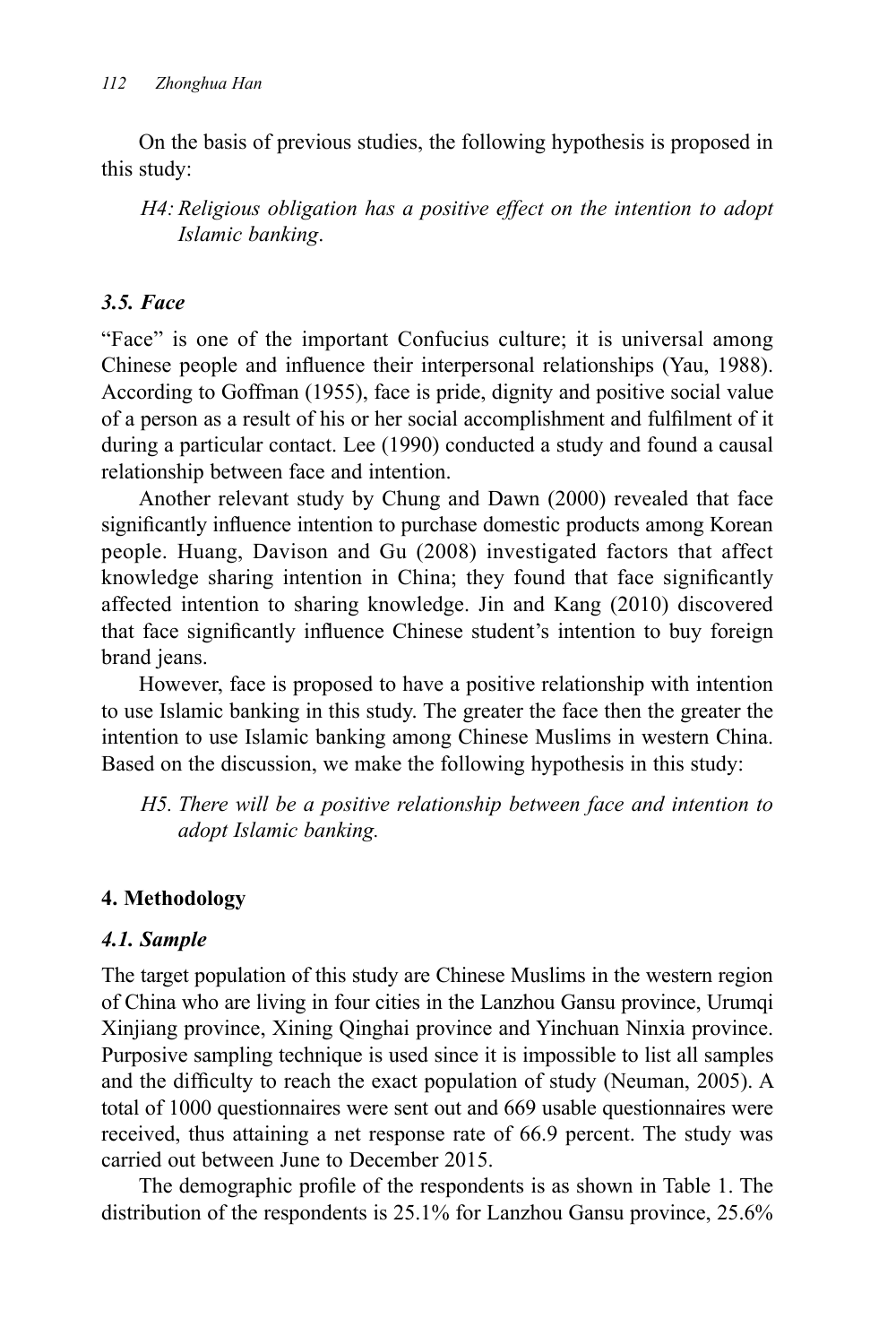| Demographic              | Category                | Number | Percentage |
|--------------------------|-------------------------|--------|------------|
| Gender                   | Male                    | 363    | 54.3       |
|                          | Female                  | 306    | 45.7       |
| <b>Marital Status</b>    | Single                  | 216    | 32.3       |
|                          | Married                 | 453    | 45.3       |
| Age                      | Below 20                | 65     | 9.7        |
|                          | 21 to 30                | 192    | 28.7       |
|                          | 31 to 40                | 198    | 29.6       |
|                          | 41 to 50                | 135    | 20.2       |
|                          | 51 to 60                | 63     | 9.4        |
|                          | 61 above                | 16     | 2.4        |
| <b>Education Level</b>   | Below High School       | 265    | 39.6       |
|                          | Diploma                 | 192    | 28.7       |
|                          | Degree                  | 200    | 29.9       |
|                          | Master/PhD              | 12     | 1.8        |
| <b>Employment Status</b> | Student                 | 138    | 20.6       |
|                          | Government Employee     | 156    | 23.3       |
|                          | Private Sector Employee | 287    | 42.9       |
|                          | Self Employed           | 88     | 13.0       |
| Income per Month         | Below 2000              | 138    | 20.6       |
|                          | 2001 to 3000            | 115    | 17.2       |
|                          | 3001 to 4000            | 233    | 34.8       |
|                          | 4001 to 5000            | 119    | 17.8       |
|                          | 5001 above              | 64     | 9.6        |
| City of Residence        | Lanzhou                 | 168    | 25.1       |
|                          | Wulumuqi                | 171    | 25.6       |
|                          | Xining                  | 179    | 26.8       |
|                          | Yinchuan                | 151    | 22.6       |

**Table 1** Demographic Profile of Respondents (n=669)

for Wulumuqi Xinjiang province, 26.8% for Xining Qinghai province and 22.6% for Yinchuan Ninxia province.

### *4.2. Development of Questionnaire*

All questionnaire items were adopted from previous studies and modified accordingly to reflect the context of this study. The constructs of attitude, subjective norm, perceived behaviour control and intention were adopted from Amin et al. (2009) and Gopi and Ramayah (2007). The questionnaire items for religious obligation construct were adapted from Amin et al. (2011) while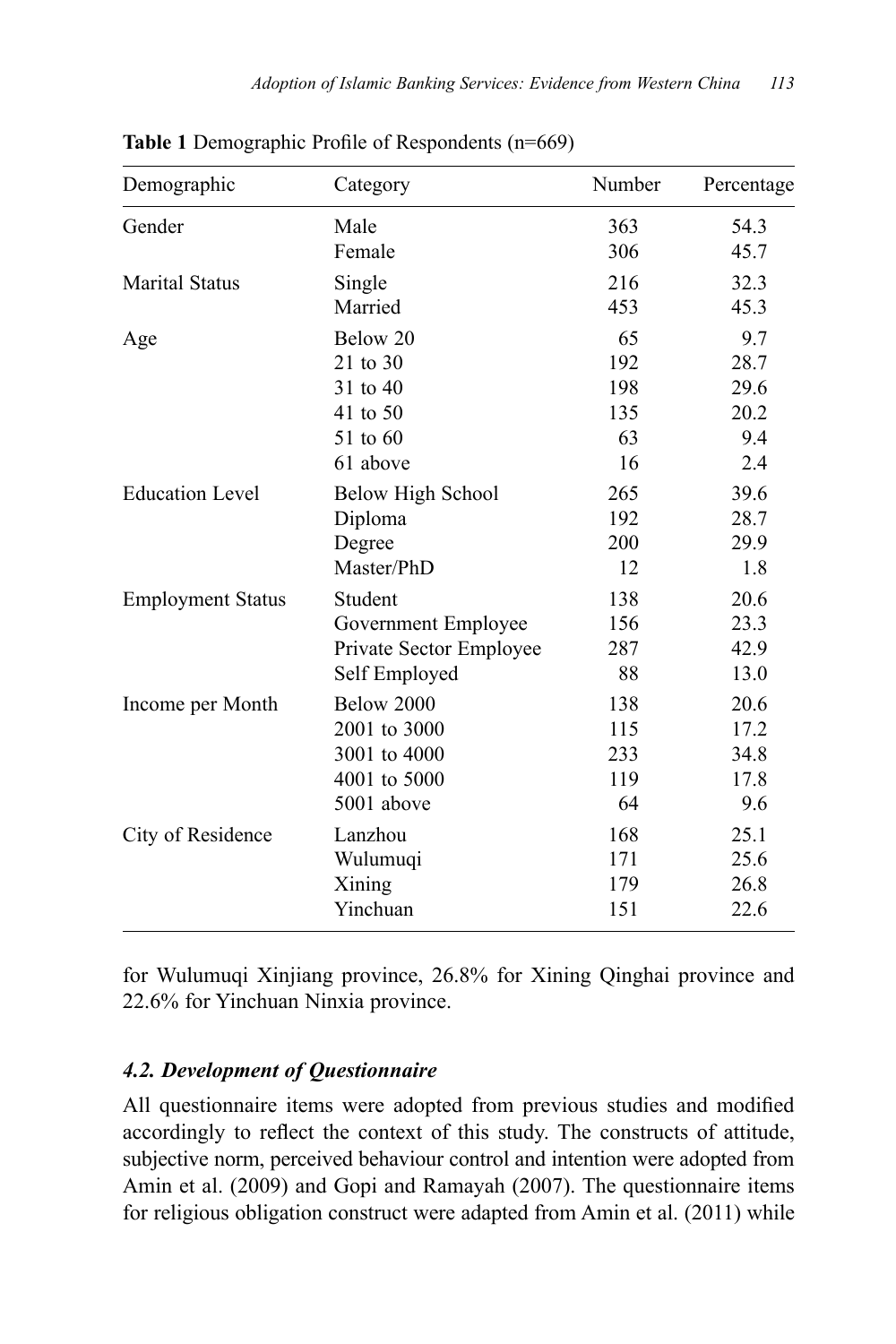face construct were adapted from Huang et al. (2008) and all constructs were measured using seven-point scales, ranging from "strongly disagree (1) to strongly agree (7)" left to right which is consistent with the ideal seven-point Likert scale proposed by Bollen (1989) for structural equation modelling. At first, the questionnaire items were developed in English, then interpreted into Mandarin to accommodate the non-English speakers. This study applied the back translation technique, as recommended by former researchers and widely used in cross-cultural studies (Brislin, Lonner and Thorndike, 1973; Chapman and Carter, 1979).

# **5. Results of the Study**

Based on Anderson and Gerbing (1988), the two-step approach was suggested for structural equation modelling (SEM) which are the measurement model and structural model. This study began with the measurement model by executing confirmatory factor analysis (CFA), and then continued with the structural model. AMOS 22.0 version was adopted in this study.

# *5.1. Measurement Model*

This study conducted measurement model analysis which examines the convergent validity and discriminant validity. Meantime, the study assessed the reliabilities of the items to reduce biasness and error. According to Nunnally and Bernstein (1978) this can be reached when the value of the Cronbach alpha is more than 0.70. In this study all the values for the variables were higher than 0.8, thus the model was considered to reach adequate internal reliability. Furthermore, CFA was adopted to examine the convergent validity and discriminant validity. This study applied the three criteria suggested by Fornell and Larcker (1981) which are factor loading, average variance extraction (AVE) and composite reliability (CR). Table 2 displays the results of the convergent validity.

As shown in Table 2, the results of factor loading ranged from 0.627 to 0.812, which exceeded the recommended factor loading by Chin, Gopal and Salisbury (1997). The results of the AVE ranged from 0.562 to 0.601 which are consistent with the suggestion by Bagozzi and Yi (1988). The values of the CR were all above 0.8 which indicate convergence reliability among the variables (Gefen, Straub and Boudreau, 2000). Therefore, the results of factor loading, AVE and CR have reached the achievement of convergent validity. To assess discriminant validity, this study adopted the Fornell-Larcker (1981) criterion. Table 3 showed that the results of square root of AVE were higher than the correlations between the latent variable. Thus, the requirement of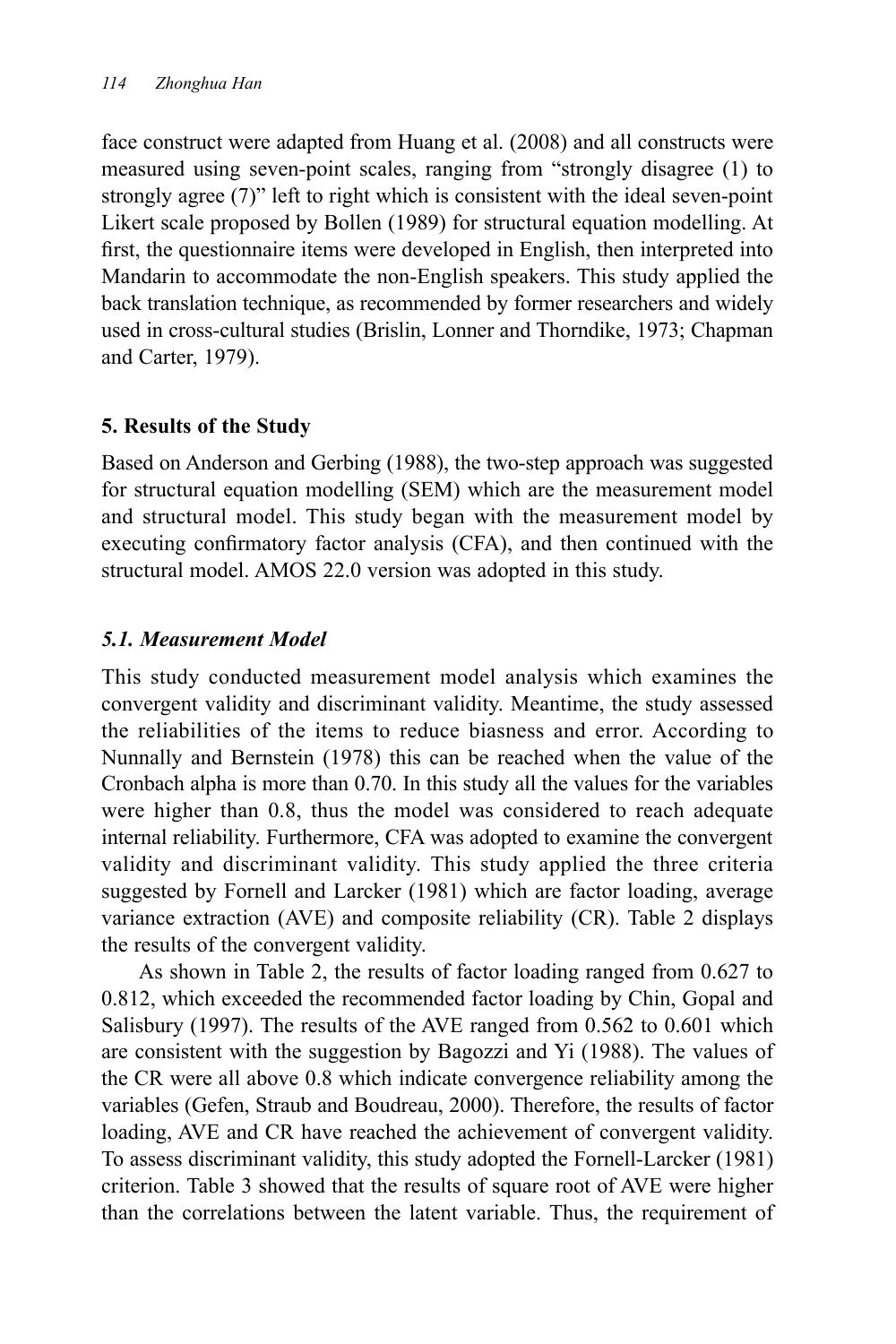discriminant validity was realized. In summary, the measurement model demonstrated satisfactory internal reliability, convergent validity, and discriminant validity.

| Construct      | Items          | Factor Loading | <b>AVE</b> | CR    | Cronbach Alpha |
|----------------|----------------|----------------|------------|-------|----------------|
| Attitude       | $\,1$          | 0.773          | 0.601      | 0.883 | 0.882          |
|                | $\overline{c}$ | 0.759          |            |       |                |
|                | 3              | 0.746          |            |       |                |
|                | $\overline{4}$ | 0.806          |            |       |                |
|                | 5              | 0.792          |            |       |                |
| SN             | $\,1$          | 0.784          | 0.569      | 0.868 | 0.867          |
|                | $\overline{c}$ | 0.786          |            |       |                |
|                | 3              | 0.715          |            |       |                |
|                | $\overline{4}$ | 0.747          |            |       |                |
|                | 5              | 0.736          |            |       |                |
| PBC            | $\mathbf{1}$   | 0.812          | 0.562      | 0.864 | 0.860          |
|                | $\overline{c}$ | 0.802          |            |       |                |
|                | 3              | 0.627          |            |       |                |
|                | $\overline{4}$ | 0.794          |            |       |                |
|                | 5              | 0.696          |            |       |                |
| R <sub>O</sub> | $\,1$          | 0.724          | 0.584      | 0.875 | 0.875          |
|                | $\overline{c}$ | 0.745          |            |       |                |
|                | 3              | 0.770          |            |       |                |
|                | $\overline{4}$ | 0.799          |            |       |                |
|                | 5              | 0.780          |            |       |                |
| Face           | 3              | 0.790          | 0.601      | 0.858 | 0.857          |
|                | $\overline{4}$ | 0.754          |            |       |                |
|                | 5              | 0.772          |            |       |                |
|                | 6              | 0.785          |            |       |                |
| Intention      | $\mathbf{1}$   | 0.759          | 0.582      | 0.848 | 0.846          |
|                | $\overline{c}$ | 0.766          |            |       |                |
|                | 3              | 0.755          |            |       |                |
|                | $\overline{4}$ | 0.772          |            |       |                |

**Table 2** Confirmatory Factor Analysis

Note: SN – subjective norm, PBC – perceived behaviour control, RO – religious obligation, AVE – average variance extracted, CR – composite reliability.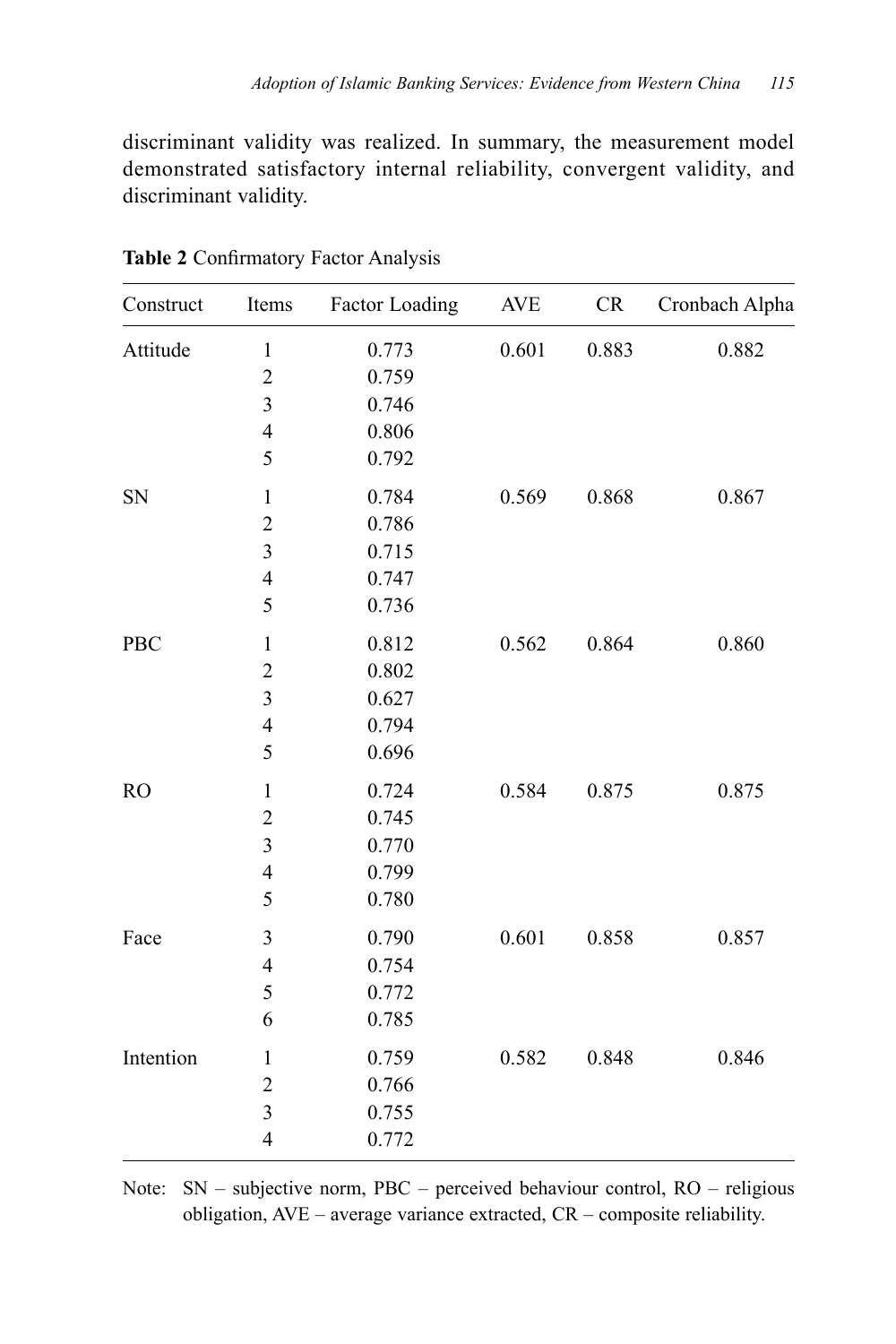|               | Att       | SΝ        | <b>PNC</b> | RO.       | Face     | Intention |
|---------------|-----------|-----------|------------|-----------|----------|-----------|
| Att           | 0.775     |           |            |           |          |           |
| <b>SN</b>     | $0.429**$ | 0.754     |            |           |          |           |
| <b>PBC</b>    | $0.390**$ | $0.408**$ | 0.750      |           |          |           |
| <sub>RO</sub> | $0.405**$ | $0.400**$ | $0.323**$  | 0.764     |          |           |
| Face          | $0.084*$  | $0.097*$  | 0.071      | 0.003     | 0.775    |           |
| Intention     | $0.639**$ | $0.600**$ | $0.511**$  | $0.530**$ | $0.094*$ | 0.763     |

**Table 3** Latent Variable Correlation Matrix

Notes: Att – Attitude, SN – subjective norm, RO – religious obligation. Diagonal items (in bold) are the square roots of average variance extracted.

This study applied the most commonly used model fitting indicators to inspect the results of the study. These indicators were ChiSq/df (chi-square/ degree of freedom), GFI (goodness of fit index), CFI (comparative fit index), and RMSEA (root mean square error of approximation). The results of the measurement model for all constructs are shown in Table 4. The values of ChiSq/df ratio were all below 5.0 which were within the value suggested by Bagozzi, Yi and Phillips (1991). All values of GFI were over 0.90 which indicated the acceptable model fit (Baumgartner and Homburg, 1996). Also, all results of CFI exceeded 0.90 which achieved the recommended value (Hu and Bentler, 1999). All results of RMSEA were under 0.08 which showed an absolute fit (Browne et al., 1993). Thus, this study achieved a reasonable overall fit between the measurement models and the measured data.

|                | GFI   | CFI   | <b>RMSEA</b> | ChiSq/df |
|----------------|-------|-------|--------------|----------|
| Attitude       | 0.993 | 0.996 | 0.044        | 2.307    |
| <b>SN</b>      | 0.996 | 0.999 | 0.021        | 1.306    |
| <b>PBC</b>     | 0.997 | 1.000 | 0.007        | 1.028    |
| Face           | 0.994 | 0.995 | 0.066        | 3.936    |
| R <sub>O</sub> | 0.990 | 0.992 | 0.062        | 3.549    |
| Intention      | 0.997 | 0.998 | 0.041        | 2.114    |

**Table 4** Goodness-of-Fit Model for all Variables

Note: SN – subjective norm, PBC – perceived behaviour control, RO – religious obligation.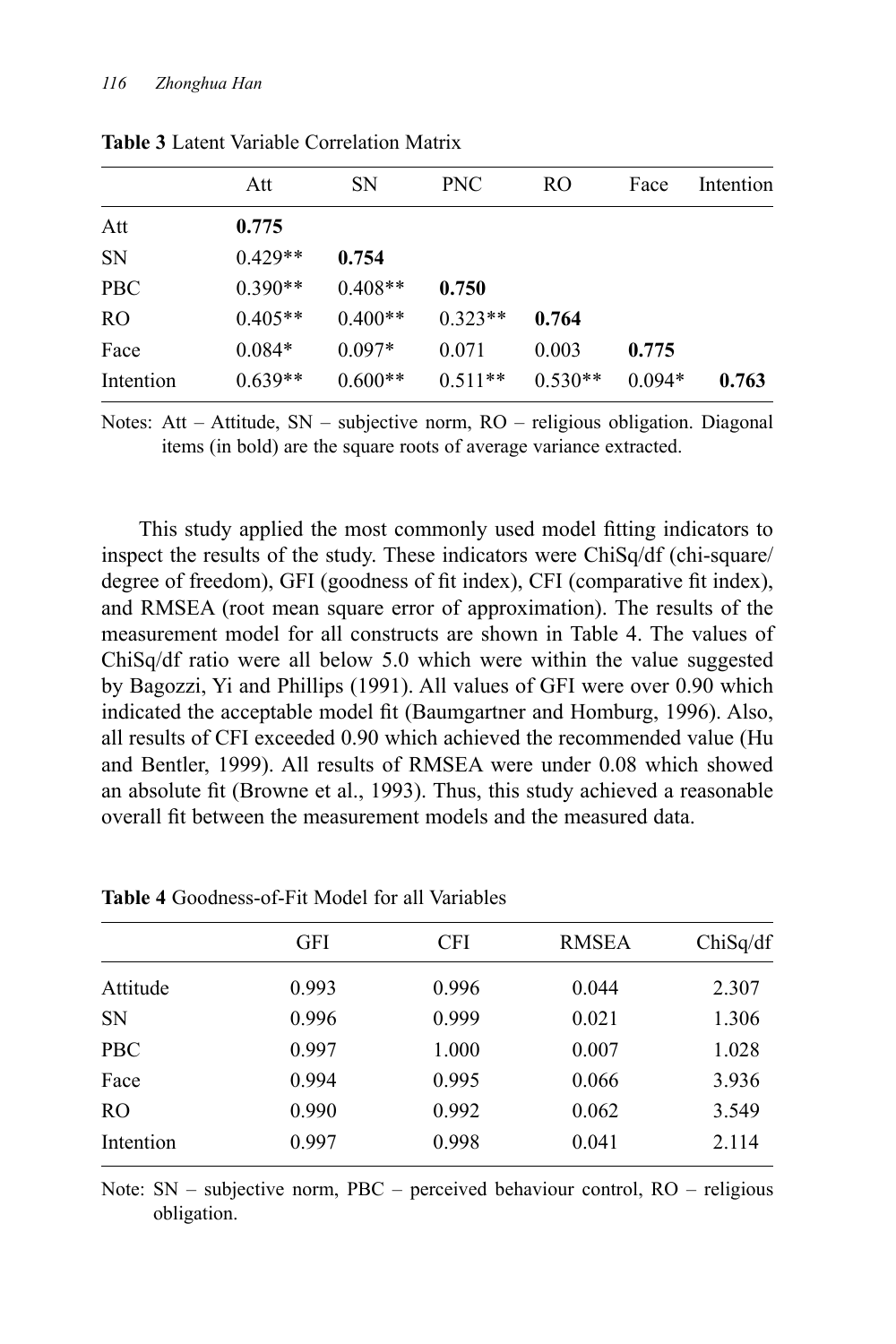#### *5.2. Structure Model*

After conducting the measurement model, the study continued with an assessment of the structural model. Figure 1 is the structural equation model after running the AMOS software. As appeared in the figure, the value of Chi-Sq/df ratio is equal to 1.255 which is within the recommendation of Bagozzi et al. (1991). The GFI is 0.958, which illustrates an acceptable model fit (Baumgartner and Homburg, 1996), while the result of CFI is 0.958, thus achieving the recommended value (Hu and Bentler, 1999). The value of RMSEA is 0.020, below the recommended value of 0.08 which shows that there is an absolute fit (Browne et al., 1993). Thus, the proposed structural model demonstrated a good model fit.

In the TPB model, attitude, subjective norm and perceived behaviour control are the exogenous variables, while intention is the endogenous variable. This study introduces a new exogenous variable namely religious obligation and face. The values of correlation between the five exogenous variables are all below 0.8, indicating that all variables achieved discriminant validity and not redundant, as displayed in the AMOS graphic in Figure 1.

AMOS yielded the regression path coefficients for the structural model as shown in Table 5. All critical ratio (CR) values of variables are greater



**Figure 1** AMOS Structural Model Results

Note: \*p<0.01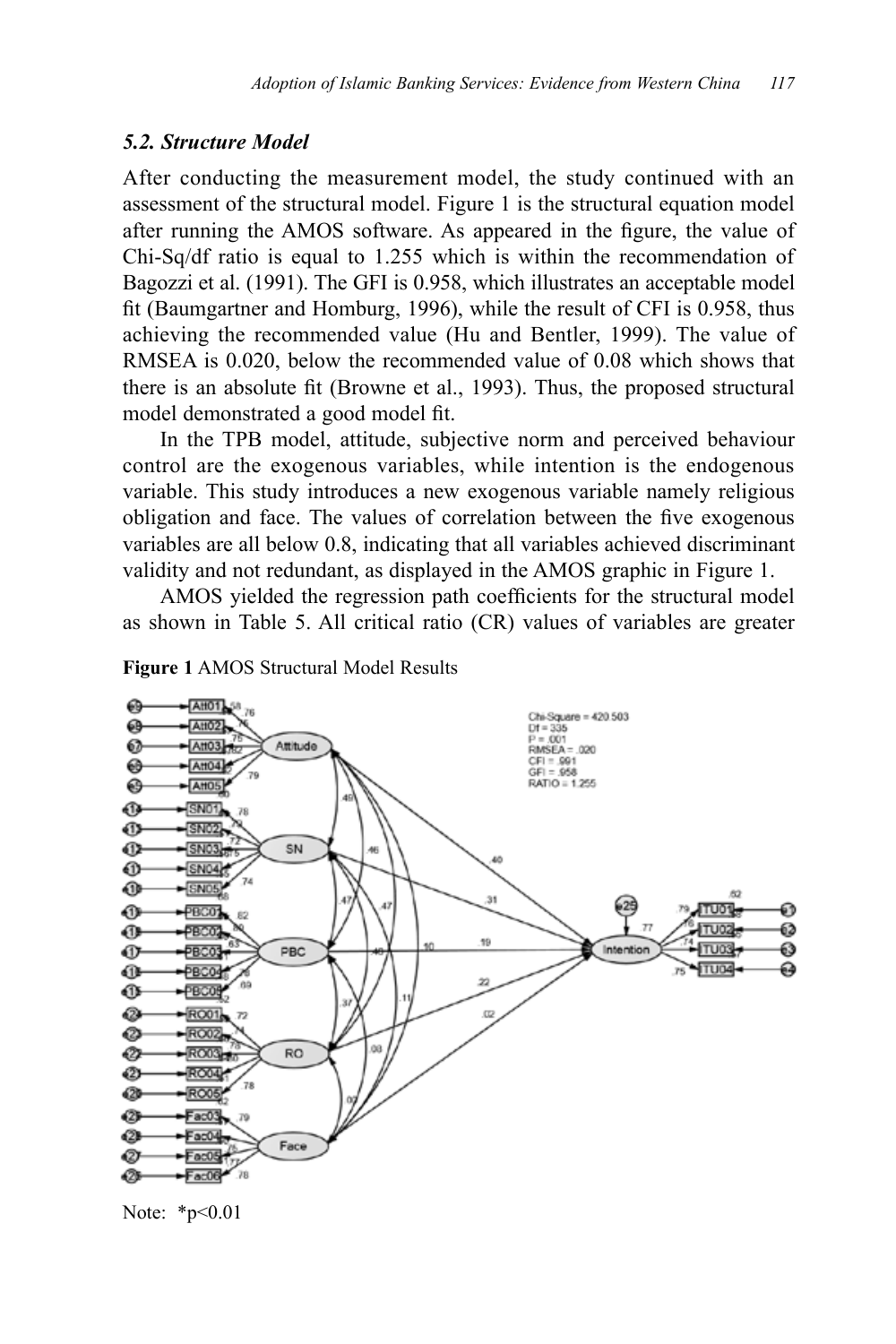| Construct |   | Construct | <b>SE</b> | CR.    | P-Value |
|-----------|---|-----------|-----------|--------|---------|
| Intention |   | Attitude  | .038      | 10.004 | ***     |
| Intention |   | SΝ        | .036      | 7.792  | ***     |
| Intention | ← | PBC.      | .042      | 5.307  | ***     |
| Intention | ← | RO.       | .033      | 6.098  | ***     |
| Intention |   | Face      | .026      | .620   | .535    |

**Table 5** Results of Regression

Notes: Significant level: \*\*p<0.01, \*\*\*p<0.001. SN – subjective norm, PBC – perceived behaviour control, RO – religious obligation.

| Construct | Construct  | Hypothesis     | Decision      |
|-----------|------------|----------------|---------------|
| Intention | Attitude   | H1             | Supported     |
| Intention | SN.        | H <sub>2</sub> | Supported     |
| Intention | <b>PBC</b> | H <sub>3</sub> | Supported     |
| Intention | RO.        | H4             | Supported     |
| Intention | Face       | H <sub>5</sub> | Not supported |

**Table 6** Results of Structural Model

Note: SN – subjective norm, PBC – perceived behaviour control, RO – religious obligation.

than 1.96, except for the variable face  $(CR=0.62)$ ; the rule of thumb is that if the CR value is  $\geq \pm 1.96$ , then the estimate is fitting (Chau, 1997). On the other hand, the model indicated that attitude has a significant relationship with intention  $(\beta=0.40, \text{P}<0.001)$  at the 1 per cent significance level. The subjective norm has a significant relationship with intention  $(β=0.31, P<0.001)$ , while perceived behaviour control and intention has a significant relationship  $(\beta=0.19, P<0.001)$  at the 1 per cent significant level. This indicates that three exogenous variables significantly affect intention to adopt Islamic banking. Therefore, hypotheses H1, H2 and H3 are supported, as illustrated in Table 6. Similarly, assessment of religious obligation on intention has a significant relationship ( $\beta$ =0.22, P<0.001) at the 1 per cent significant level, thus H4 is also supported. On the other hand, it is observed that the path coefficient from face to intention is found to be insignificant ( $\beta$ =0.02, ns), hence H5 is not supported.

### **6. Discussion and Conclusion**

This study empirically examines the factors that influence intention to adopt Islamic banking among Chinese Muslims in western China. To the best of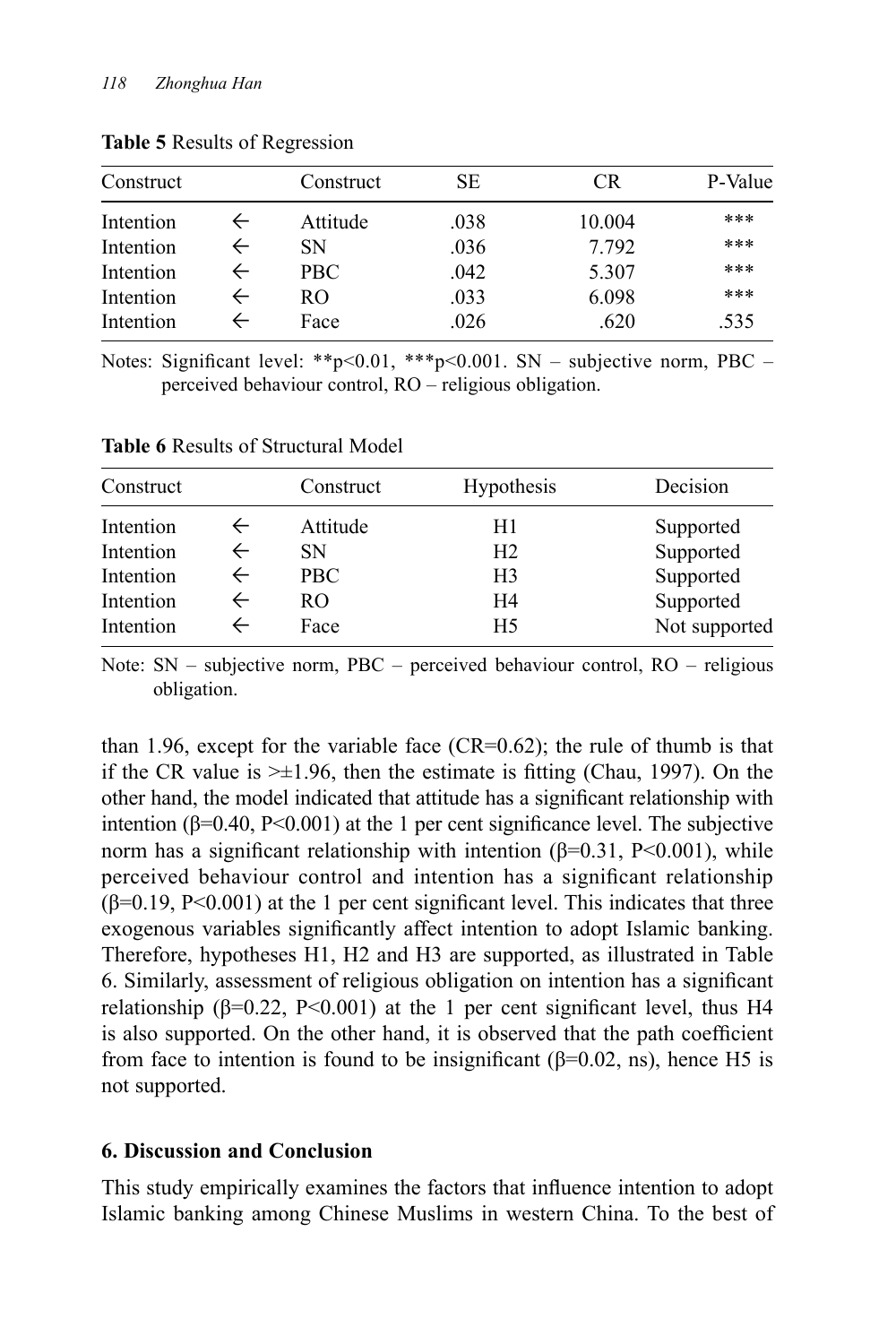our knowledge, this is a pioneer study in using the TPB model as well as integrating religious obligation and face factors in the study to access Chinese Muslim's behaviour in Islamic banking settings. The empirical outcome demonstrates that attitude, subjective norm and perceived behaviour control have direct effect on Islamic banking adoption. The results of the study show that attitude is a significant predictor of the intention to use Islamic banking which is consistent with studies by Echchabi and Aziz (2012) and Wahyuni (2012). The study finds that subjective norm directly affects intention to adopt Islamic banking which is consistent with studies by Amin, Abdul-Rahman and Abdul-Razak (2013) and Taib et al. (2008). The results also illustrate that perceived behaviour control has a positive influence on intention to use the Islamic banking. This is consistent with the findings of Echchabi and Aziz (2012) and Ali et al. (2014). The outcome of this result verifies the original TPB. In addition, the current study illustrates that religious obligation also has a positive effect on intention to use Islamic banking among Chinese Muslims which is consistent with the findings of Ali, Raza, Puah and Karim (2017). On the other hand, one of the important Chinese Confucian factor "face" did not influence intention to use Islamic banking among Chinese Muslims which remains an interesting question for further study.

The main objective of this study is to examine the factors influencing intention to use Islamic banking among Chinese Muslims in western China. However, the study has proven the validity of a composite method by merging the TPB model, and found that attitude, subjective norm, perceived behaviour control and religious obligation directly influence intention to use Islamic banking. It is noticed that all exogenous variables examined are of utmost importance for Islamic banking adoption among Chinese Muslims except the Confucian face factor. Also, the present study can be a guideline for policy makers and bankers in understanding Chinese Muslims acceptance of Islamic banking services in China. Since the study has observed that attitude is the most important factor among all exogenous variables, it will be essential for bank managers to take certain actions that promote a good image of to gain potential customer attitude before promoting Islamic banking in western China. This study has observed that subjective norm is the second influential factor which affects intention to use Islamic banking. This illustrates that the individual's behaviour intention would be influenced by their family, friends and relatives; as such, bank managers should improve the influence of the subjective norm by building a social network through word-of-mouth, whereby Chinese Muslims will use Islamic banking based on their relatives introduction. Similarly, bank managers should consider the perceived behaviour control which is another important influential factor. This requires banks to create some awareness program for potential customers so that they can make better decisions towards Islamic banking services.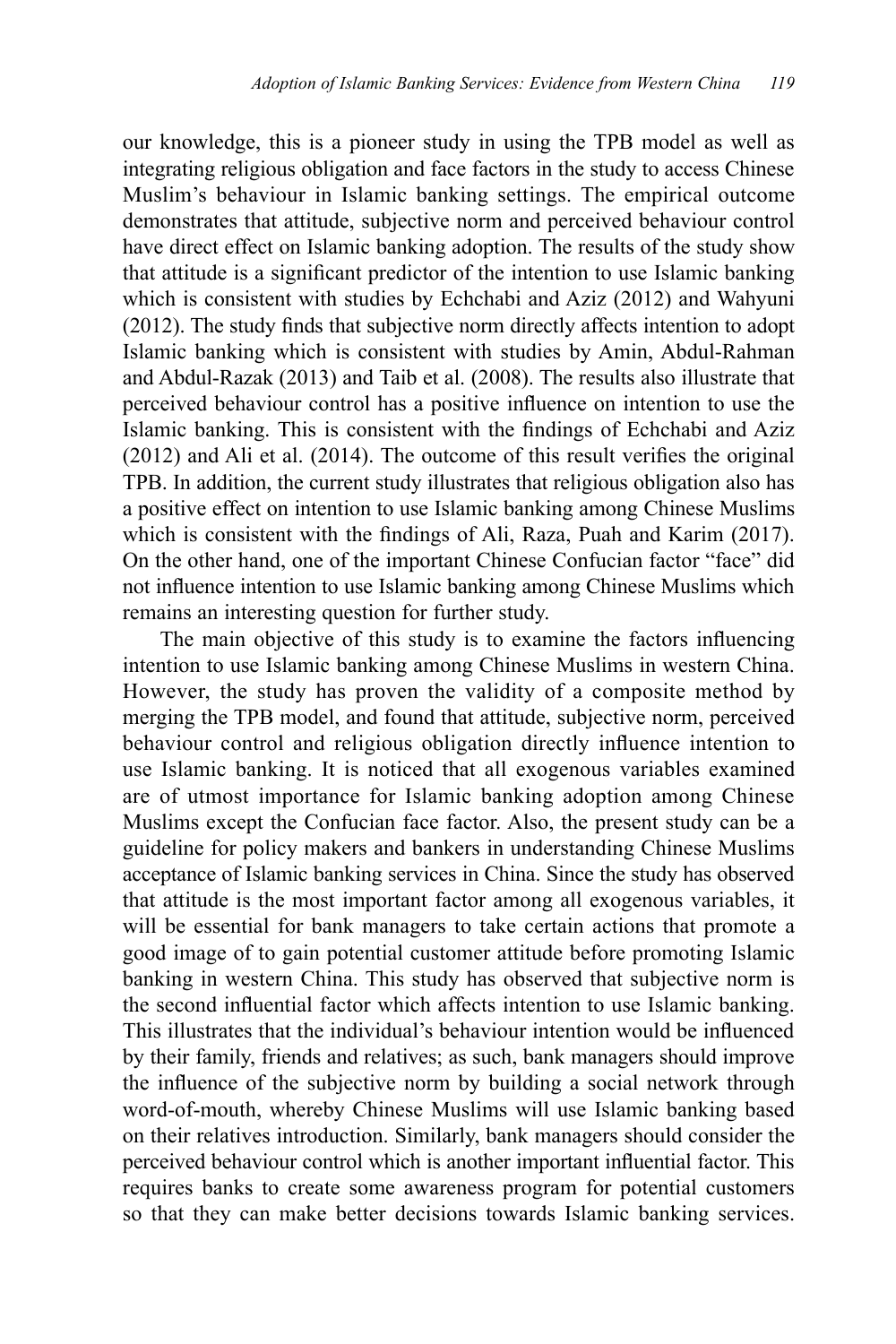Most importantly, the study found that one of the important influential factor is religious obligation. Therefore, bankers should build the Islamic banking brand in western China and follow the principles of Islamic banking which is based on Islamic law (Shariah). Bankers ought to abide with the most important ideology of Islamic finance, complying with Islamic law, prohibiting interest, and sharing the profit and loss. Through building the Islamic banking brand, people will be aware about it and gradually adopt Islamic banking in the future.

### **Note**

\* Dr. Zhonghua **Han** (PhD, University of Malaya, Malaysia) is a Lecturer at the Qinghai University, China. He teaches courses such as accounting, business management, corporate strategy and risk management at the School of Economics and Finance, Qinghai University. He can be reached at <hassanhan12@hotmail. com>.

# **References**

Abuduli, A. (2010), "Financial Thoughts of Islam", *China Religion*, Vol. 9, pp. 57-59. Ajzen, I. (1985), "From Intentions to Actions: A Theory of Planned Behavior", in J. Kuhl and J. Beckmann (eds), *Action Control: From Cognition to Behavior*, Springer, Berlin, Heidelberg, pp. 11-39. https://doi.org/10.1007/978-3-642-69746- 3\_2

- Ajzen, I. (1991), "The |Theory of Planned Behavior", *Organizational Behavior and Human Decision Processes*, Vol. 50, No. 2, pp. 179-211. https://doi. org/10.1016/0749-5978(91)90020-T
- Ajzen, I. (2002), "Perceived Behavioral Control, Self-efficacy, Locus of Control, and the Theory of Planned Behavior", *Journal of Applied Social Psychology*, Vol. 32, No. 4, pp. 665-683. https://doi.org/10.1111/j.1559-1816.2002.tb00236.x
- Ajzen, I. (2011), "The Theory of Planned Behaviour: Reactions and Reflections", *Psychology & Health*, Vol. 26, No. 9, pp. 1113-1127. https://doi.org/10.1080/088 70446.2011.613995
- Al-Ajam, A.S. and K. Md Nor (2013), "Customers Adoption of Internet Banking Service: An Empirical Examination of the Theory of Planned Behavior in Yemen", *International Journal of Business and Commerce*, Vol. 2, No. 5, pp. 44-58.
- Alam, S.S., H. Janor, Zanariah, C.A. Che Wel and M.N. Ahsan (2012), "Is Religiosity an Important Factor in Influencing the Intention to Undertake Islamic Home Financing in the Klang Valley?", *World Applied Sciences Journal*, Vol. 19, No. 7, pp. 1030-1041. https://doi.org/10.5829/idosi.wasj.2012.19.07.392
- Ali, M., S.A. Raza and C-H. Puah (2017), "Factors Affecting to Select Islamic Credit Cards in Pakistan: The TRA Model", *Journal of Islamic Marketing*, Vol. 8, No. 3, pp. 330-344. https://doi.org/10.1108/JIMA-06-2015-0043
- Ali, M., S.A. Raza, C-H. Puah and M.Z. Abd Karim (2017). "Islamic Home Financing in Pakistan: A SEM-based Approach Using Modified TPB Model", *Housing*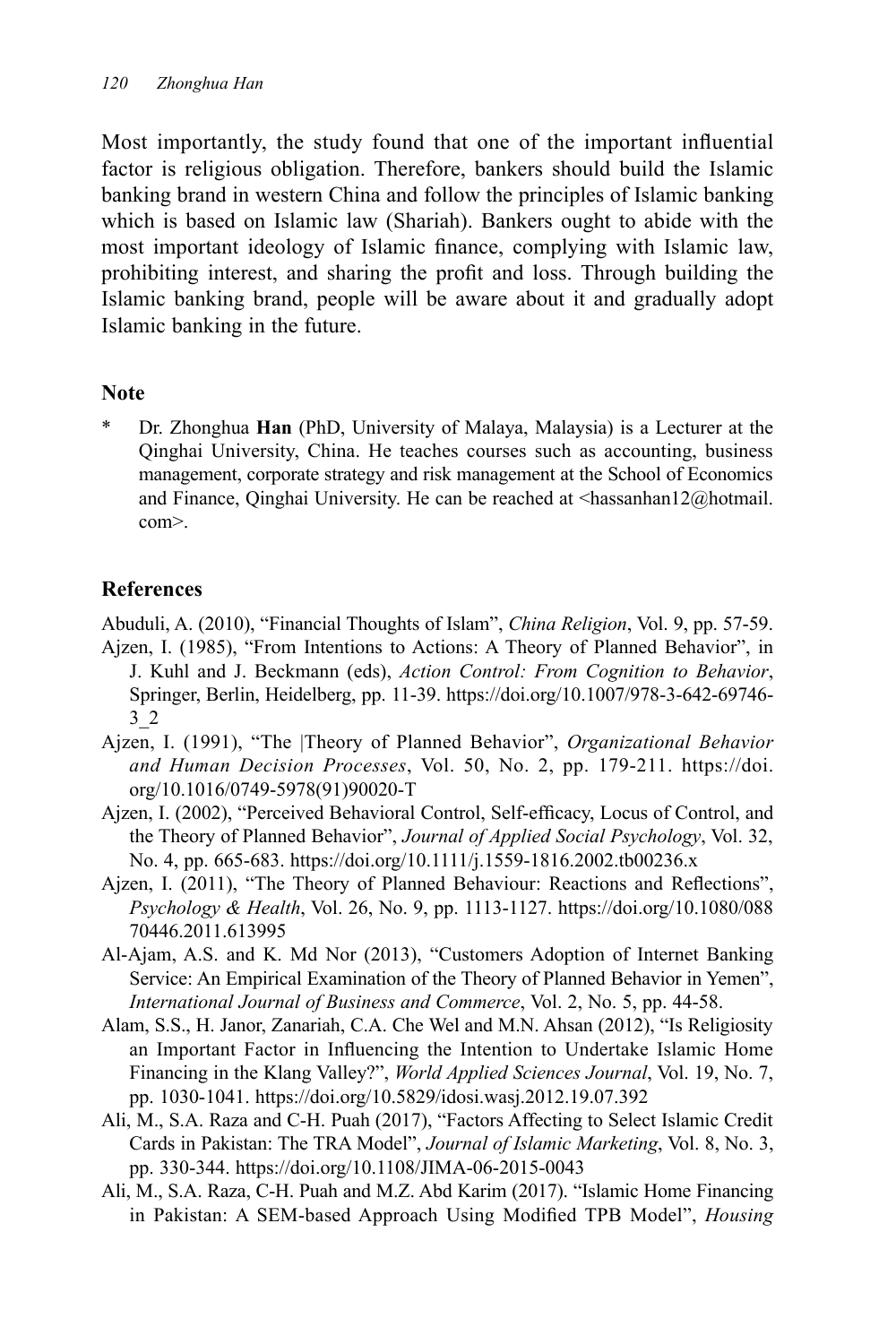*Studies*, Vol. 32, No. 8, pp. 1156-1177. https://doi.org/10.1080/02673037.2017. 1302079

- Ali, S., R.M. Zani and K. Kasim (2014), "Factors Influencing Investors' Behavior in Islamic Unit Trust: An Application of Theory of Planned Behavior", *Journal of Islamic Economics, Banking and Finance*, Vol. 10, No. 2, pp. 183-201. https://doi. org/10.12816/0025176
- Allport, G.W. (1935), "Attitudes", in C. Murchison (ed.), *A Handbook of Social Psychology*, Worcester, MA: Clark University Press (pp. 798-844).
- Amin, H. (2012), "Patronage Factors of Malaysian Local Customers toward Islamic Credit Cards", *Management Research Review*, Vol. 35, No. 6, pp. 512-530. https:// doi.org/10.1108/01409171211238271
- Amin, H. (2013), "Factors Influencing Malaysian Bank Customers to Choose Islamic Credit Cards: Empirical Evidence from the TRA Model", *Journal of Islamic Marketing*, Vol. 4, No. 3, pp. 245-263. https://doi.org/10.1108/JIMA-02-2012-0013
- Amin, H., A.-R. Abdul-Rahman and D. Abdul-Razak (2009), "Is the Theory of Planned Behaviour Valid for Islamic Home Financing?", MPRA Paper No. 43179, available at <http://mpra.ub.uni-muenchen.de/43179/>
- Amin, H., A.-R. Abdul-Rahman and D. Abdul-Razak (2013), "An Integrative Approach for Understanding Islamic Home Financing Adoption in Malaysia", *International Journal of Bank Marketing*, Vol. 31, No. 7, pp. 544-573. https://doi. org/10.1108/IJBM-02-2013-0008
- Amin, H., A.-R. Abdul-Rahman, L.S. Stephen and M.C.H. Ang (2011). "Determinants of Customers' Intention to Use Islamic Personal Financing: The Case of Malaysian Islamic Banks", *Journal of Islamic Accounting and Business Research*, Vol. 2, No. 1, pp. 22-42. https://doi.org/10.1108/17590811111129490
- Anderson, J.C. and D.W. Gerbing (1988), "Structural Equation Modeling in Practice: A Review and Recommended Two-step Approach", *Psychological Bulletin*, Vol. 103, No. 3, pp. 411-423. https://doi.org/10.1037/0033-2909.103.3.411
- Bagozzi, R.P. and Y. Yi (1988), "On the Evaluation of Structural Equation Models", *Journal of the Academy of Marketing Science*, Vol. 16, No. 1, pp. 74-94. https:// doi.org/10.1007/BF02723327
- Bagozzi, R.P., Y. Yi and L.W. Phillips (1991), "Assessing Construct Validity in Organizational Research", *Administrative Science Quarterly*, Vol. 36, No. 3, pp. 421-458. https://doi.org/10.2307/2393203
- Baumgartner, H. and C. Homburg (1996), "Applications of Structural Equation Modeling in Marketing and Consumer Research: A Review", *International Journal of Research in Marketing*, Vol. 13, No. 2, pp. 139-161. https://doi. org/10.1016/0167-8116(95)00038-0
- Bo, Ding, Engku Rabiah Adawiah and Buerhan Saiti (2016). "Sukuk Issuance in China: Trends and Positive Expectations", *International Review of Management and Marketing*, Vol. 6, No. 4, pp. 1020-1025.
- Bollen, K.A. (1989), "A New Incremental Fit Index for General Structural Equation Models", *Sociological Methods & Research*, Vol. 17, No. 3, pp. 303-316. https:// doi.org/10.1177/0049124189017003004
- Brislin, R.W., W.J. Lonner and R.M. Thorndike (1973), *Cross-cultural Research Methods*, New York, NY: John Wiley & Sons.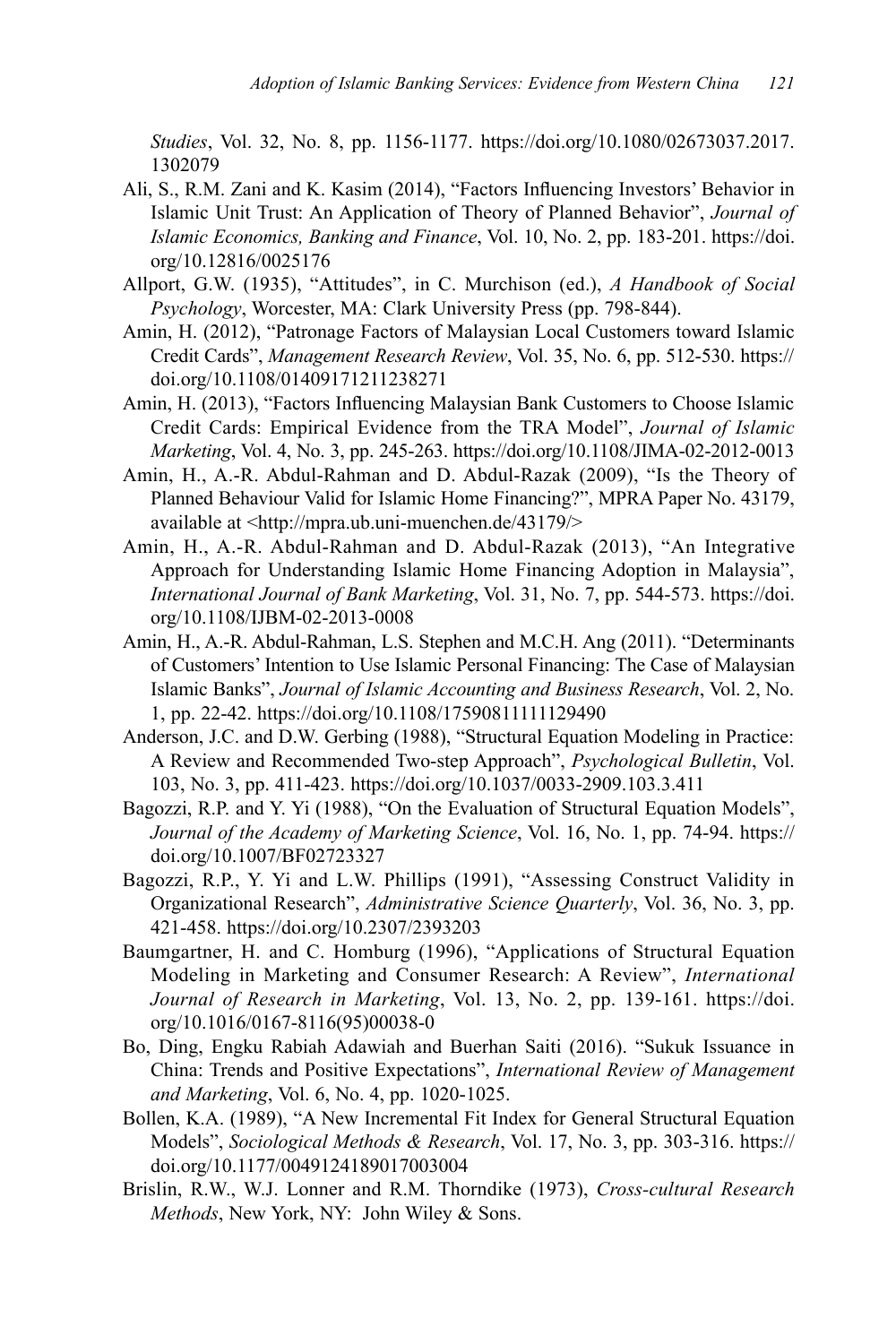- Browne, M.W. R. Cudeck (1993), "Alternative Ways of Assessing Model Fit", in K.A. Bollen and J.S. Long (eds), *Testing Structural Equation Models*, Newbury Park, CA: Sage, pp. 136-162.
- Chapman, D.W. and J.F. Carter (1979), "Translation Procedures for the Cross Cultural Use of Measurement Instruments", *Educational Evaluation and Policy Analysis*, Vol. 1, No. 3, pp. 71-76. https://doi.org/10.3102/01623737001003071
- Chau, P.Y. (1997), "Reexamining a Model for Evaluating Information Center Success Using a Structural Equation Modeling Approach", *Decision Sciences*, Vol. 28, No. 2, pp. 309-334. https://doi.org/10.1111/j.1540-5915.1997.tb01313.x
- Chin, W.W., A. Gopal and W.D. Salisbury (1997), "Advancing the Theory of Adaptive Structuration: The Development of a Scale to Measure Faithfulness of Appropriation", *Information Systems Research*, Vol. 8, No. 4, pp. 342-367. https:// doi.org/10.1287/isre.8.4.342
- Chung, J.-E. and D. Thorndike Pysarchik (2000), "A Model of Behavioral Intention to Buy Domestic versus Imported Products in a Confucian Culture", *Marketing Intelligence & Planning*, Vol. 18, No. 5, pp. 281-291. https://doi.org/10.1108/ 02634500010343982
- Conner, M. and C.J. Armitage (1998), "Extending the Theory of Planned Behavior: A Review and Avenues for Further Research", *Journal of Applied Social Psychology*, Vol. 28, No. 15, pp. 1429-1464. https://doi.org/10.1111/j.1559-1816.1998. tb01685.x
- Echchabi, A. and H.A. Aziz (2012), "Empirical Investigation of Customers' Perception and Adoption towards Islamic Banking Services in Morocco", *Middle-East Journal of Scientific Research*, Vol. 12, No. 6, pp. 849-858.
- Fishbein, M. and I. Ajzen (1975), *Belief, Attitude, Intention and Behavior: An Introduction to Theory and Research*. Reading, MA: Addison-Wesley.
- Fornell, C. and D.F. Larcker (1981), "Evaluating Structural Equation Models with Unobservable Variables and Measurement Error", *Journal of Marketing Research*, Vol. 18, No. 1, pp. 39-50. https://doi.org/10.2307/3151312
- Gefen, D., D. Straub and M.-C. Boudreau (2000). "Structural Equation Modeling and Regression: Guidelines for Research Practice", Communications of the Association for Information Systems, Vol. 4, No. 1, Article 7, pp. 1-75. https:// doi.org/10.17705/1CAIS.00407
- Goffman, E. (1955), "On Face-work: An Analysis of Ritual Elements in Social Interaction", Psychiatry, Vol. 18, No. 3, pp. 213-231. https://doi.org/10.1080/003 32747.1955.11023008
- Gopi, M. and T. Ramayah (2007), "Applicability of Theory of Planned Behavior in Predicting Intention to Trade Online: Some Evidence from a Developing Country", *International Journal of Emerging Markets*, Vol. 2, No. 4, pp. 348-360. https://doi. org/10.1108/17468800710824509
- Hansen, T., J.M. Jensen and H.S. Solgaard (2004), "Predicting Online Grocery Buying Intention: A Comparison of the Theory of Reasoned Action and the Theory of Planned Behavior", *International Journal of Information Management*, Vol. 24, No. 6, pp. 539-550. https://doi.org/10.1016/j.ijinfomgt.2004.08.004
- Hanzaee, K.H. and M.R. Ramezani (2011), "Intention to Halal Products in the World Markets", *Interdisciplinary Journal of Research in Business*, Vol. 1, No. 5, pp. 1-7.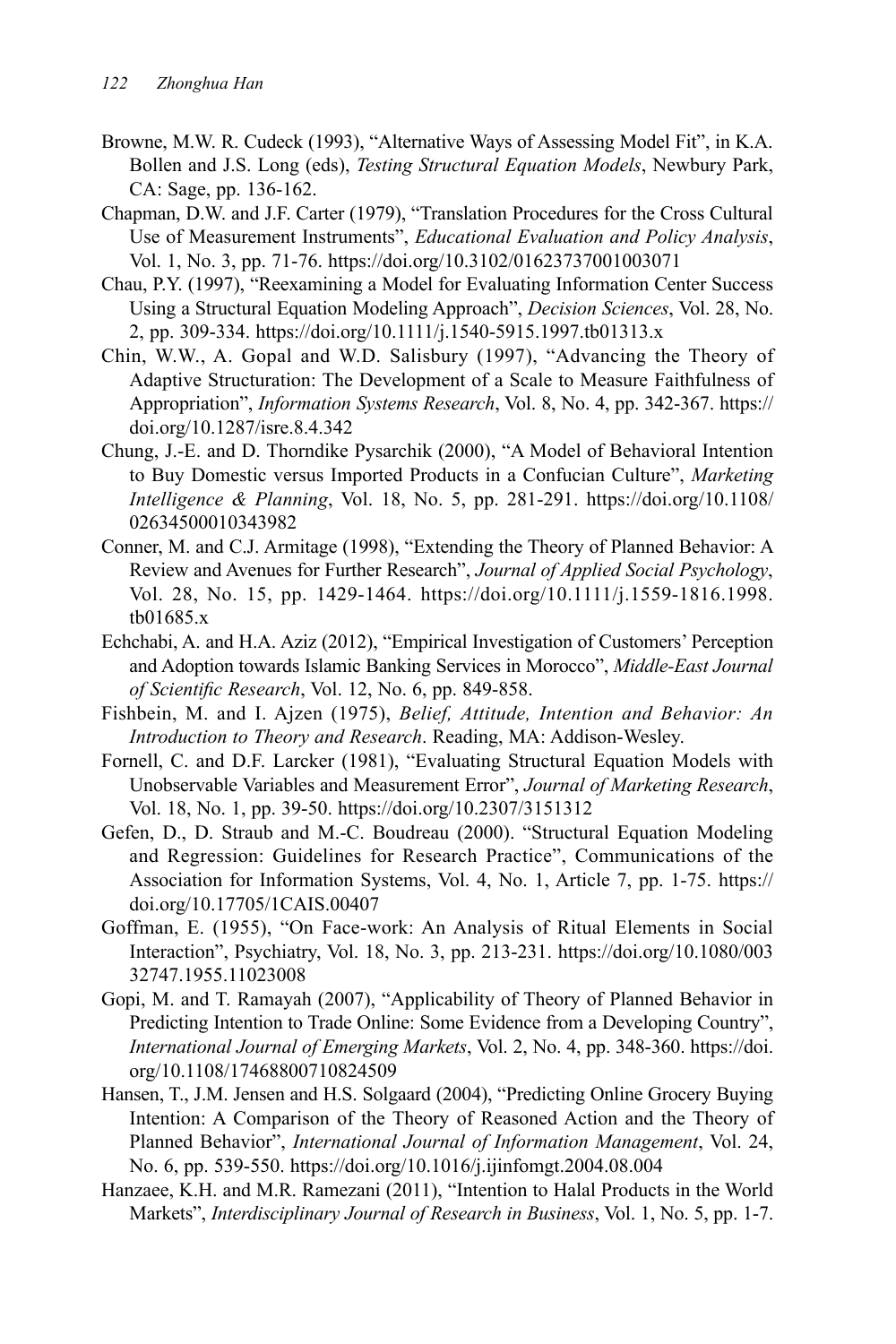- Haron, S., N. Ahmad and S.L. Planisek (1994), "Bank Patronage Factors of Muslim and Non-Muslim Customers", *International Journal of Bank Marketing*, Vol. 12, No. 1, pp. 32-40. https://doi.org/10.1108/02652329410049599
- Hu, L-t. and P.M. Bentler (1999), "Cutoff Criteria for Fit Indexes in Covariance Structure Analysis: Conventional Criteria versus New Alternatives", *Structural Equation Modeling: A Multidisciplinary Journal*, Vol. 6, No. 1, pp. 1-55. https:// doi.org/10.1080/10705519909540118
- Huang, Q., R.M. Davison and J. Gu (2008), "Impact of Personal and Cultural Factors on Knowledge Sharing in China", *Asia Pacific Journal of Management*, Vol. 25, No. 3, pp. 451-471. https://doi.org/10.1007/s10490-008-9095-2
- Jin, B. and J.H. Kang (2010), "Face or Subjective Norm? Chinese College Students' Purchase Behaviors Toward Foreign Brand Jeans", *Clothing and Textiles Research Journal*, Vol. 28, No. 3, pp. 218-233. https://doi.org/10.1177/0887302X09353083
- Lada, S., G.H. Tanakinjal and H. Amin (2009), "Predicting Intention to Choose *Halal* Products Using Theory of Reasoned Action", *International Journal of Islamic and Middle Eastern Finance and Management*, Vol. 2, No. 1, pp. 66-76. https://doi. org/10.1108/17538390910946276
- Lee, C. (1990). "Modifying an American Consumer Behavior Model for Consumers in Confucian Culture: The case of Fishbein Behavioral Intention Model", *Journal of International Consumer Marketing*, Vol. 3, No. 1, pp. 27-50. https://doi.org/ 10.1300/J046v03n01\_03
- Ma, J. (2012), "The Development of Islamic Finance and its Combination with China's Financial Market", *Gansu Finance* (7), pp. 45-48.
- Metawa, S.A. and M. Almossawi (1998), "Banking Behavior of Islamic Bank Customers: Perspectives and Implications", *International Journal of Bank Marketing*, Vol. 16, No. 7, pp. 299-313. https://doi.org/10.1108/02652329810246028
- Neuman, W.L. (2005), *Social Research Methods: Quantitative and Qualitative Approaches*, Boston, MA: Pearson Education, Inc.
- Nunnally, J.C. and I. Bernstein (1978), *Psychometry Theory*. Columbus, OH: McGraw-Hill.
- Omer, H. (1992), "The Implication of Islamic Beliefs and Practice on Islamic Financial Institutions in the UK", unpublished PhD dissertation, Loughborough University, Loughborough.
- Ramayah, T., K. Rouibah, M. Gopi and G.J. Rangel (2009), A Decomposed Theory of Reasoned Action to Explain Intention to Use Internet Stock Trading among Malaysian Investors", *Computers in Human Behavior*, Vol. 25, No. 6, pp. 1222- 1230. https://doi.org/10.1016/j.chb.2009.06.007
- Rhodes, R.E. and K.S. Courneya (2003), "Investigating Multiple Components of Attitude, Subjective Norm, and Perceived Control: An Examination of the Theory of Planned Behaviour in the Exercise Domain", *British Journal of Social Psychology*, Vol. 42, No. 1, pp. 129-146. https://doi.org/10.1348/01446660 3763276162
- Rivis, A. and P. Sheeran (2003), "Social Influences and the Theory of Planned Behaviour: Evidence for a Direct Relationship between Prototypes and Young People's Exercise Behaviour", *Psychology and Health*, Vol. 18, No. 5, pp. 567- 583. https://doi.org/10.1080/0887044032000069883